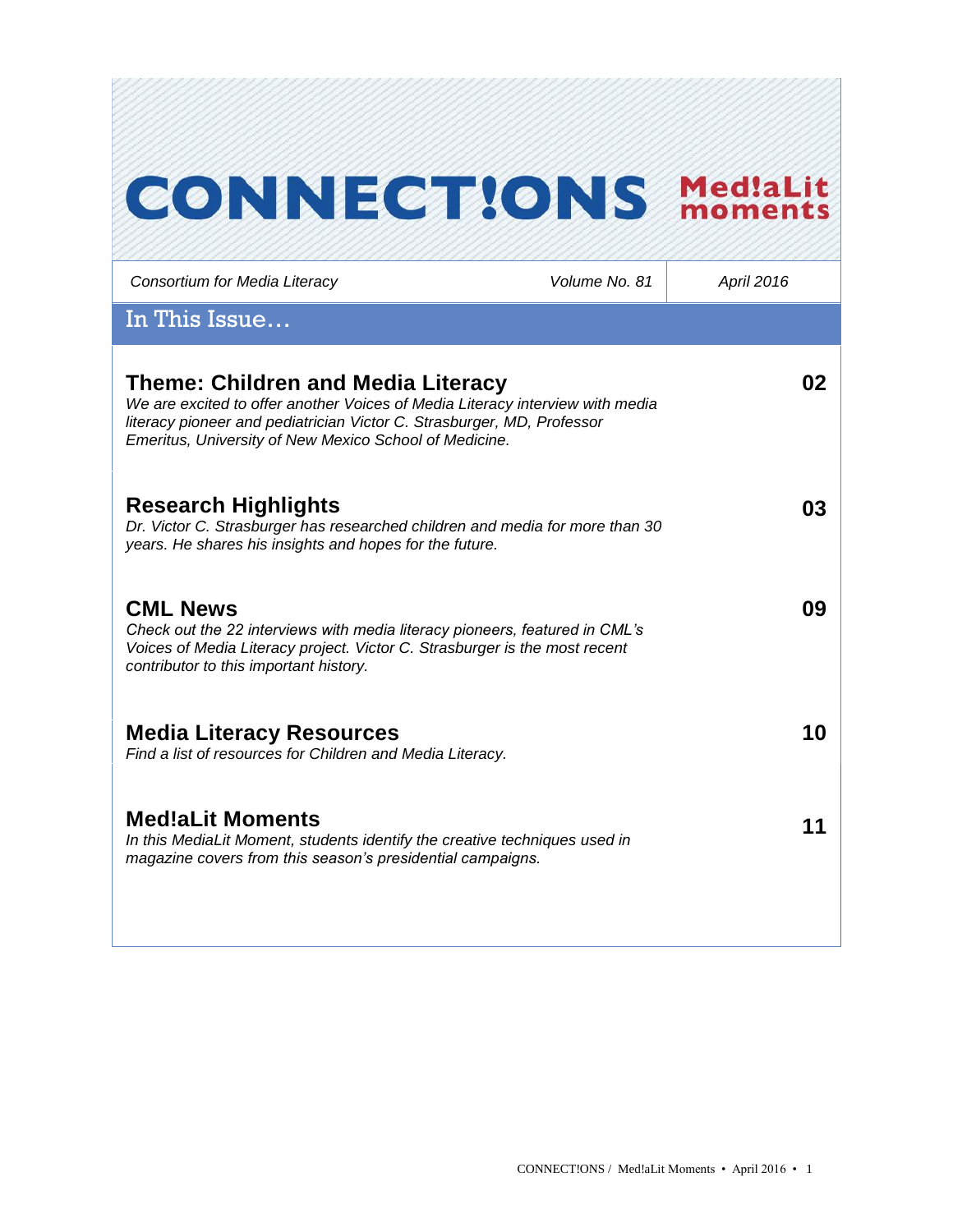## Theme: Children and Media Literacy

"Rote memorization should be a thing of the past. What we need to teach is much more about critical thinking, much more about how to decipher all this information that's available on the Internet, some of which may be accurate, some of which may not be accurate -- how to deal with tweeting, and texting, and downloading, and we're simply not doing that. I think teachers are making a huge mistake. A lot of schools think if they have a computer lab and they pass out iPads to all the students that they're keeping current, but that's just scratching the surface. Media literacy doesn't start with an R, but it has to be the fourth R." – Victor C. Strasburger, Distinguished Professor of Pediatrics *Emeritus,* University of New Mexico School of Medicine

Victor C. Strasburger has added an important and consistent voice to the international movement for media literacy; his research, writing and pediatrics practice has influenced thinking on the field since the 1980's. Dr. Strasburger has authored ground-breaking policy statements by the American Academy of Pediatrics on children and media, and he continues his advocacy for media literacy as a doctor, researcher, author, father and avid media aficionado.

This interview of Dr. Strasburger by CML President Tessa Jolls is now part of [The Voices of](http://www.medialit.org/voices-media-literacy-international-pioneers-speak)  [Media Literacy](http://www.medialit.org/voices-media-literacy-international-pioneers-speak) project, which is a collection of interviews that were conducted beginning in 2010 with 20+ eminent media literacy pioneers who were active in the field prior to 1990. These pioneers represent the English-speaking countries of the United Kingdom, Canada, Australia and the United States. Their views not only shed light on the development of media literacy, but also on where they see the field evolving and their hopes for the future.

CML is privileged and delighted to feature Dr. Strasburger's viewpoint and work in this monthly issue of *Connections.*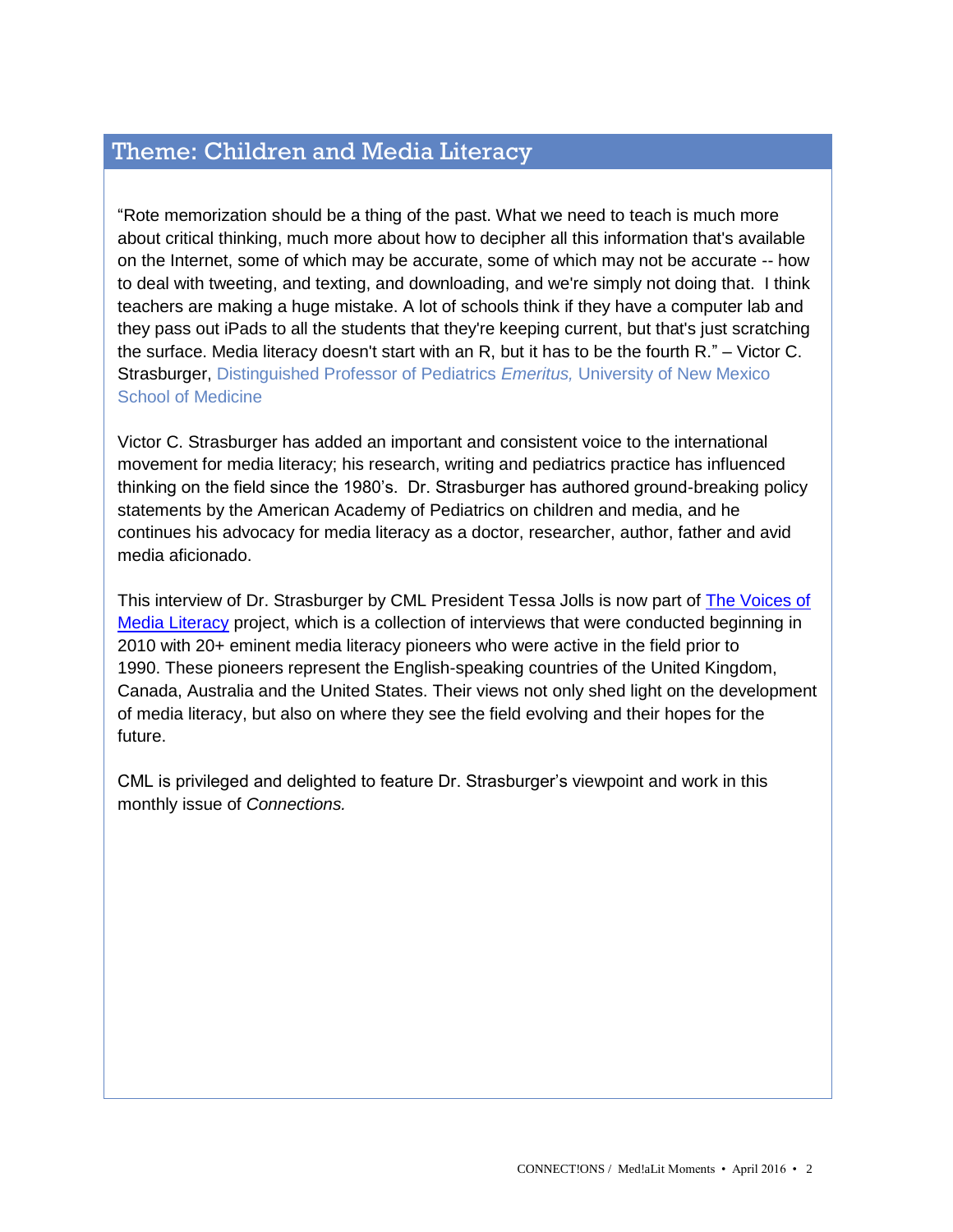## Research Highlights

**Voices of Media Literacy – Interview with Victor Strasburger, M.D.** Distinguished Professor of Pediatrics *Emeritus* University of New Mexico School of Medicine *Interviewed by CML's Tessa Jolls November 19, 2015*

**Tessa Jolls (TJ):** Why did you become involved in media education?

**Victor C. Strasburger (VS):** I grew up with a TV set in my bedroom [chuckle]. And it was one of those big models, people don't see them anymore, but it was a huge box with a tiny screen. It was like the early computers. And I've always been a big fan of television and media. And when the American Academy of Pediatrics in 19... I don't know, '81 or '82, decided they wanted to have a task force on television and children, they somehow got my name, and that's what started my interest. But I've always been convinced, absolutely convinced, that television and movies and other media are a huge and under-recognized influence on the development of children and adolescents. So for me, it was a no-brainer. I love media, and I'm a pediatrician, and I'm convinced that media influence kids. So you have to do something with that.

#### **TJ:** What influenced you to pursue this work?

**VS:** Well, it goes back a long way. I'm a media person. I went to Yale for undergraduate work, and worked with Robert Penn Warren, who was the first poet laureate of the United States. And one of my teachers was Erich Segal who wrote "Love Story." I edited the Yale Literary Magazine, so I got involved with media on a variety of different levels. I met every famous American writer you can think of when I was a sophomore and junior in college, which is just amazing.

I was great friends with Erich Segal, so we would talk about his writing "Yellow Submarine," and going to Hollywood, and hanging out with the Beatles. Since I was editing the Yale Literary Magazine, I was in contact with a number of very famous American writers. So my interest in media really started there, and it wasn't in television (even though I'd grown up with television), it was books, and movies, and magazines and things like that. The American Academy of Pediatrics came along, and there were five of us who were commissioned to issue a policy statement on Children, Adolescents, and Television, and none of us knew anything. So we had to educate each other and ourselves. We engaged in a kind of factfinding year or two between New York and Los Angeles. We talked to network executives in New York. We talked to TV and movie executives in Hollywood. We read the research. We debated amongst ourselves. It was an amazing experience. I haven't had any experience quite like that in my academic career. And we gradually became much more educated and literate about effects of media on children, and we became much more comfortable in issuing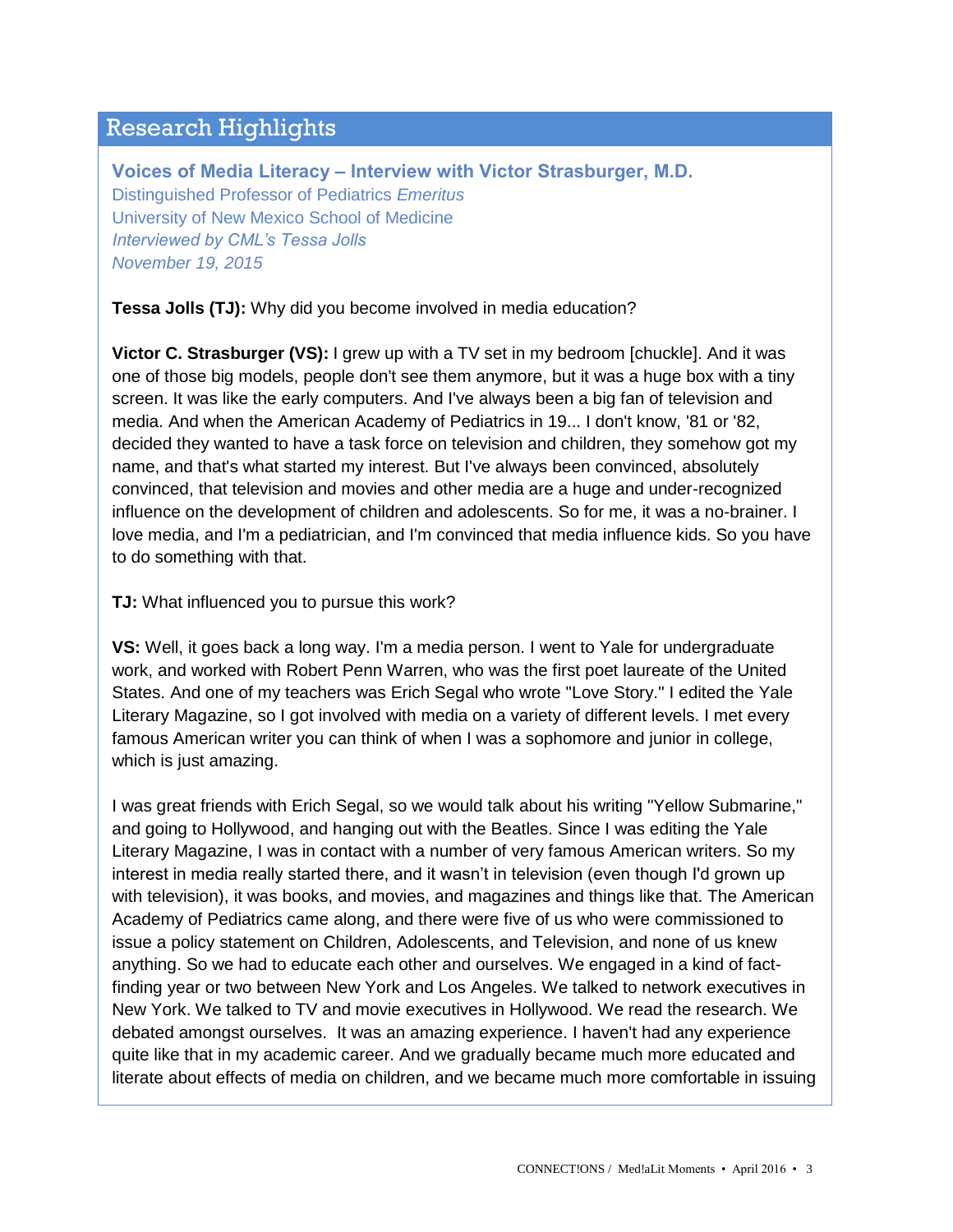recommendations to other pediatricians.

It was 1983 that the Task Force was commissioned and we issued a preliminary report in 1985, and since then, we've had about 20 different policy statements. I moved in 1987 to New Mexico, and very soon connected with Bob McCannon at Albuquerque Academy. Bob was the originator of the New Mexico Media Literacy Project. And Bob mentored me and tutored me on media literacy. He was absolutely a genius. He also tutored me in golf; he was a wonderful golfer and actually had been a terrific tennis player as well in his college career. We never played tennis unfortunately, because his knees and shoulders weren't up to it, but we played a fair amount of golf. And I just learned a tremendous amount about media literacy from Bob and brought him into the AAP where he then educated a number of my colleagues on media literacy. To date, he is the only non-pediatrician ever to be given the highest media award of the American Academy of Pediatrics, the Holroyd Sherry Award which is for media advocacy.

**TJ:** Can you add some insight into the development of media literacy?

**VS:** My bottom line is, educators, schools, administrators are probably 20 years behind the times. I think 100 years ago, to be educated, you could read and write; now, to be educated means you can read, write, download, text, tweet, decipher this tsunami of information that's coming at you via the web and other sources. And we are simply not teaching kids to do that. So in addition to the 3Rs, we should be teaching media literacy and it should be right up there with the 3Rs, because to function in the next 100 years, you have to know how to deal with a variety of different media, and kids simply don't know how to do that. If they knew how to do that, we wouldn't be dealing with cyberbullying and sexting and all the other kind of health issues that we are still having to deal with.

**TJ:** What goals did you pursue through the years, to introduce media literacy as a pediatrician?

**VS:** I don't know that I set out with any specific goals. I like to write, I like to teach, and I like to teach in a variety of different venues. So, I've been on *Oprah*, I've been on *The Today Show*, on NPR, and so, I don't know that I had a specific goal except to inform pediatricians about effects of media and try to educate them about what they could do and to teach parents and teachers about what they could do. I'm not sure I've had any effects. I think I've had an effect on the American Academy of Pediatrics because I've written all these policy statements, but I don't know that I've had much effect on parents and educators, so that remains to be seen.

It's absolutely foolish when kids spend somewhere between six and 11 hours a day with media. Some of that is obviously multitasking. It is absolutely insane, a) not to devote more money to research on effects of media; and b) not to teach them how to use media wisely and appropriately. For example, my daughter, when she was a high school junior, came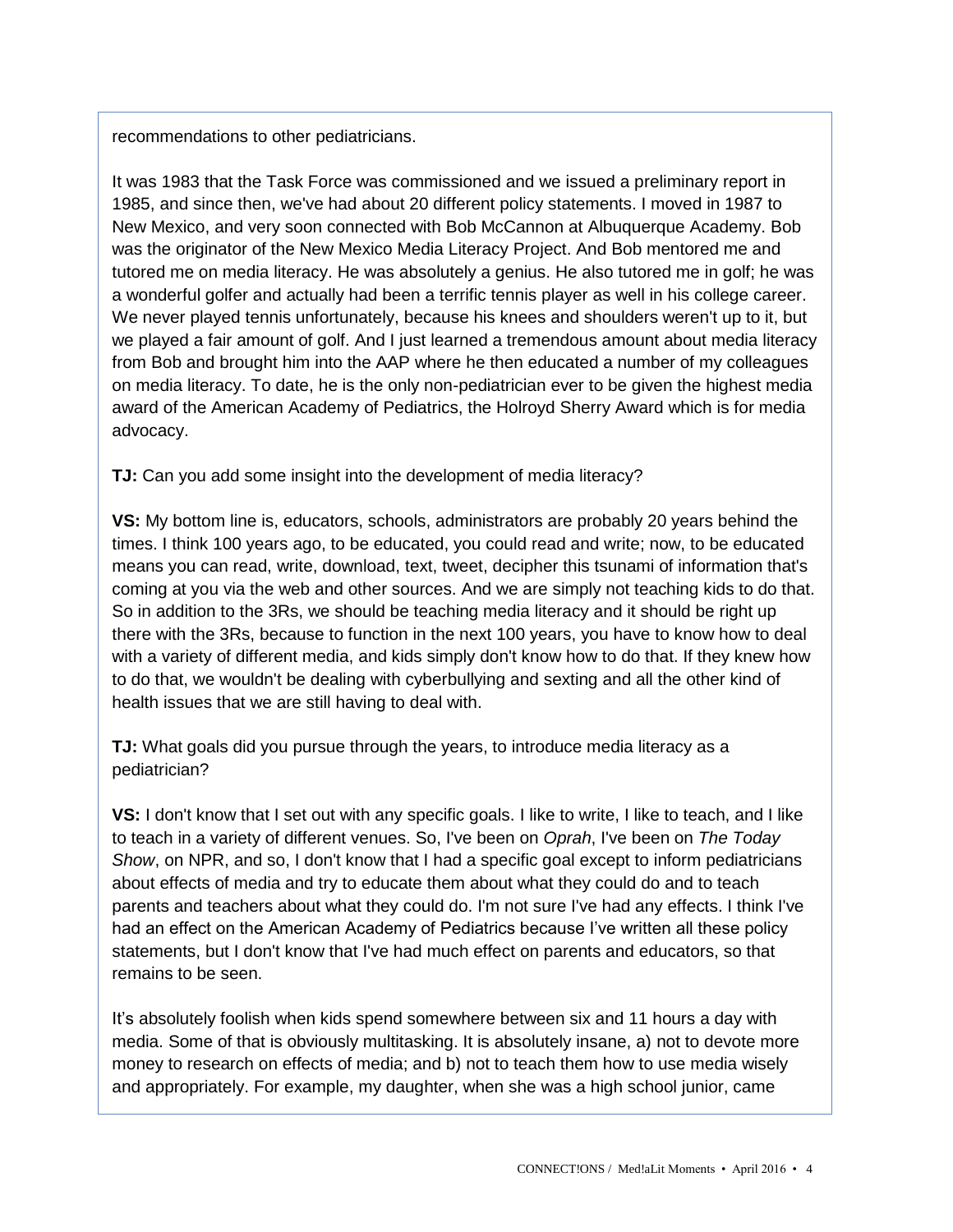home in tears one day after taking a test in American history on the Civil War, and she said, "All the teacher wanted to know was names and dates, and I didn't know them." Well, names and dates, I can get you in 10 seconds by Googling them on my smartphone.

Rote memorization should be a thing of the past. What we need to teach is much more about critical thinking, much more about how to decipher all this information that's available on the Internet, some of which may be accurate, some of which may not be accurate -- how to deal with tweeting, and texting, and downloading, and we're simply not doing that. I think teachers are making a huge mistake. A lot of schools think if they have a computer lab and they pass out iPads to all the students, that they're keeping current, but that's just scratching the surface. Media literacy doesn't start with an R, but it has to be the fourth R.

**TJ:** When you look back at it, do you feel that the media literacy field itself has moved in the direction that it needs to go?

**VS:** The media literacy field was initially divided into two organizations that were constantly battling each other, and still, to some extent, are like that. It's fragmented and composed of academics who still want to argue about the definition of media literacy. It just has not come into fruition as a powerful force in society to tell parents and teachers and Congress that we need this. Pediatricians can only do so much. We're busy worrying about media effects because the media can affect virtually every concern that pediatricians and parents have about kids, whether it's aggression or school performance or obesity or early sexual activities or substance use. The media help play a role, so that's where pediatricians come in. It's up to the media literacy community to convince schools and teachers and legislators that media literacy should be mandated as part of the curriculum in every school in the country. And you all simply haven't done that -- we haven't done that -- and it's really a crying shame.

And so the field itself is fragmented. It hasn't really been able to rise to the challenge of influencing the policy and the requirements that are really needed.

**TJ:** Are there some directions you would like to see the field go?

**VS:** Well, there are two avenues, I think, for the future. One was, I used to work with the National PTA, and that's the organization that we should be targeting in terms of convincing them of the need for mandated media literacy. And what I found was (and it's true of the American Academy of Pediatrics, too, but not nearly as much) it's an organization that has 35 issues that it's considering at any one time, and media is just one issue. I could never get them to focus long enough on media. Now, that hasn't happened with the American Academy of Pediatrics because it's such a popular issue, and pediatricians are so concerned about it, but it did happen with the National PTA. I think we need to come back to the National PTA and say, "Wake up people! You know, this is 2016, and the new millennium, and it's time to change the very nature of what it means to be an educated person."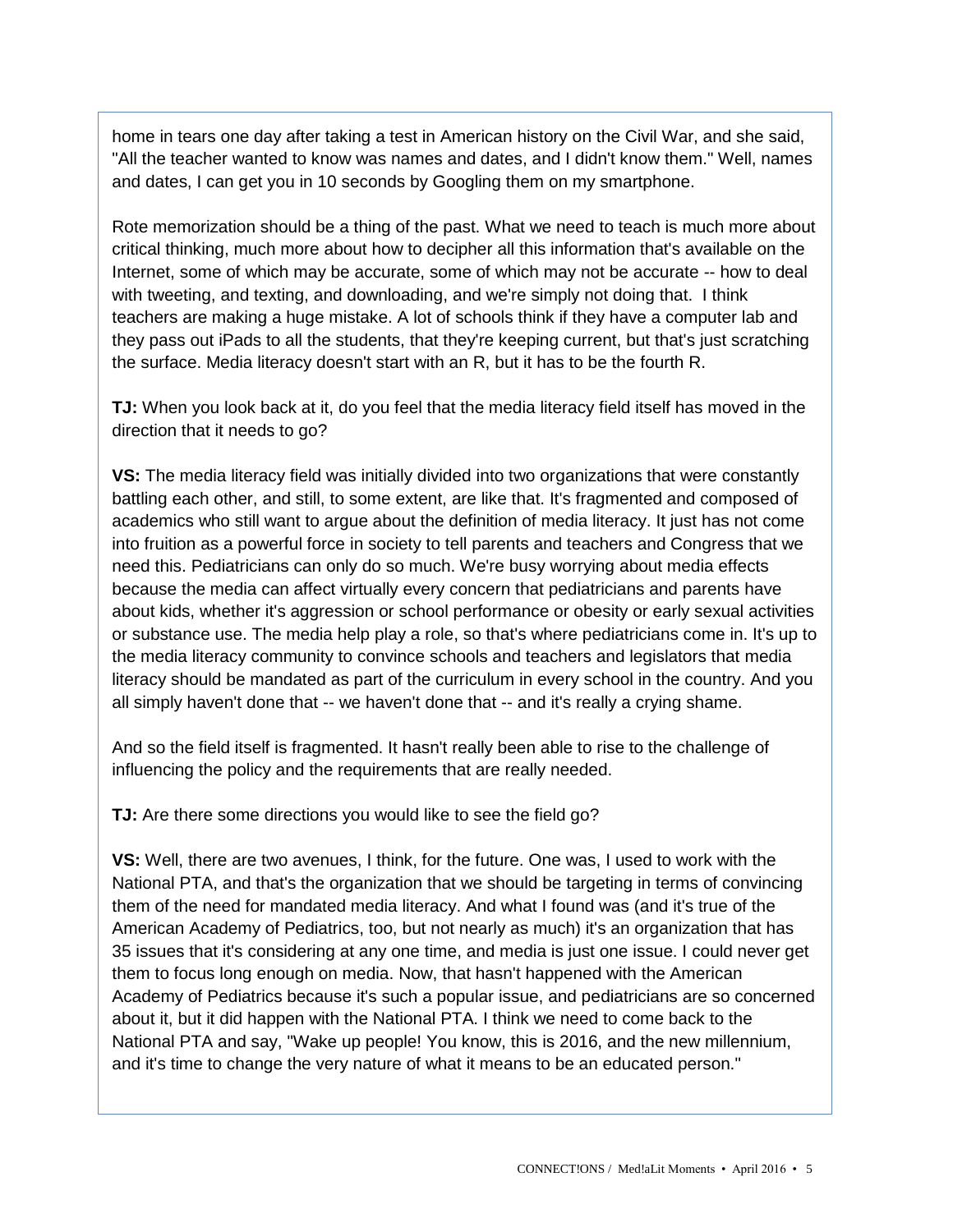The second thing, again, from the past, is that in 1982, the National Institute of Mental Health issued a comprehensive report, I think it was 11 or 12 volumes, on the total effects of media on kids. And it really jump-started a lot of interest, a lot of research funding. We haven't had a report since then. I think it's time for a 2018 or 2020 National Institute of Mental Health report that would do the same thing and would light a fire under Congress to say, "We need more research funding, we need a mandate for media literacy in all schools." I think that would be a tremendous help and a catalyst for the movement.

People have become -- and we know this from media studies --desensitized to the influence of the media because they use the media so often, so they're so immersed in media. Desensitization is a well-known effect of media violence, for example. I think people have become desensitized to the impact of media on themselves and on their kids, and that's one of the reasons why we're doing very little about it. So I think if anything, it's going to be more of a struggle, an uphill struggle. Even cyberbullying and all of the well-publicized incidence of kids committing suicide because they've been cyberbullied -- you'd think that would have a role that would push people to examine influence of media, just as you think that school shootings would make people think about guns and media violence and things like that, but people get desensitized by all of this. And I really honestly think that's what's happening now and it's going to continue to be a huge struggle.

**TJ:** Have there been surprises for you along the way?

**VS:** Yes. I've been surprised by the lack of government interest in this issue, the lack of research funding, as I said, the lack of a new NIMH report. At the opposite end of the scale, I'm amazed when I go to movies these days at what parents are letting kids see. I go to PG-13 and R-rated movies, and there are little three, four, five-year-olds sitting in the audience. It just blows my mind that parents would do that and would be so clueless about the impact. There have been wonderful studies of college students. If you ask them, "Can you recall the first time you felt traumatized by a movie?" And virtually 100% say, "Yes, and here's the movie that did it." Whether it was the flying monkeys in *Wizard of Oz*, or the shower scene in *Psycho*, or *Nightmare on Elm Street*, or *Halloween*, every college student can remember the first time they were scared out of their mind by a movie, and often, it was at a very young age.

#### **TJ:** So you see the impact of media as profound?

**VS:** Absolutely. Media affects the spectrum from Congress, to parents, to everyone in between, and even teachers who still think it's okay to test people on when was the first Battle of Bull Run. Who cares? I can find that for you in 10 seconds. What I want to know about the Civil War is why was Lincoln a great President? Why did he wait until 1863 to issue the Emancipation Proclamation when he was anti-slavery his entire career? Why did the North win? Why did the South lose? How close did the South come to winning? It turns out that Britain and France were very close to coming in on the side of the South, and if they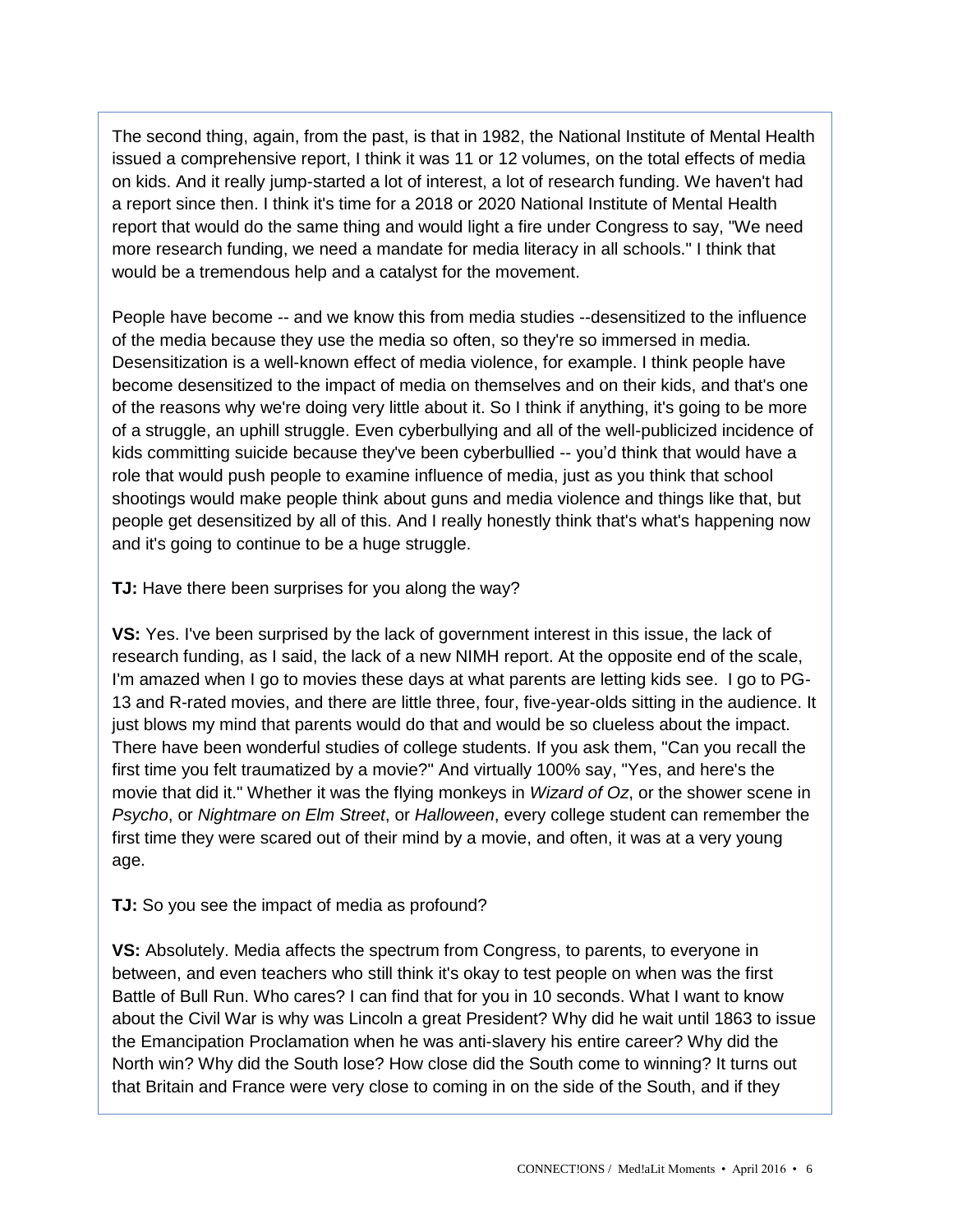had, the North would probably have lost. There's fascinating stuff about the Civil War that needs to be taught, but names and dates, no.

One of my teachers was George Gerbner, who is dean of Communications at the University of Pennsylvania, Annenberg School of Communication. And he was a brilliant guy who said that people who tell the stories in society are some of the most important, and I think we're losing sight of that with new media. I have a lot of colleagues who are absolutely gaga over texting, and tweeting, and social networking sites, and what they're doing or not doing to kids, but social networking sites, and tweeting, and texting don't tell stories. TV, and movies, and video tell stories. We can't lose sight of the most important media, which will always be those media that tell stories.

**TJ:** Do you think that the new media are changing the needs for media literacy?

**VS:** Yes, there's the whole aspect of advertising. You haven't seen anything yet, because even now, you can be walking by a store and get a text on your cell phone, saying, "10% off if you stop in now." There's no doubt that advertisers are going to be reaching far into early childhood to try to create brand awareness. We already spend \$250 billion a year on advertising in the United States, much more than any other country in the entire world. People need to understand that media literacy can make kids more immune to harmful media effects like advertising for products that they may not need.

**TJ:** Are you working on some things now that hopefully can contribute towards these next steps?

**VS:** At the moment, I'm working on a book called "The Death of Childhood" which I hope will follow in the footsteps of Neil Postman and Marie Winn. But I really think that childhood is becoming endangered partially because of the media, partially because of schools not appreciating their true role, partially because of government and Congress being so inactive with children's issues and particularly, health issues. I think that childhood is threatened and so I'm starting to work on a book about childhood and how we could possibly resurrect it. I still work with the American Academy of Pediatrics. We're developing new policy statements that will take new media into consideration. I don't know what to do about the media literacy organizations. I miss Bob McCannon a tremendous amount. He was such a good friend and such a good mentor, and I'm still in Albuquerque and I think about him almost every day. He was such a powerful force and had such a powerful vision. If Bob McCannon were president, we wouldn't be having this conversation.

What I've tried to encourage the Academy to do is to form a consortium of public health groups that would include media literacy groups, to put much more pressure on Congress, on the PTA, on the entertainment industry to make constructive changes. I don't think the American Academy of Pediatrics can do it by itself. The American Medical Association has been missing in action; the American Public Health Association is also missing in action. I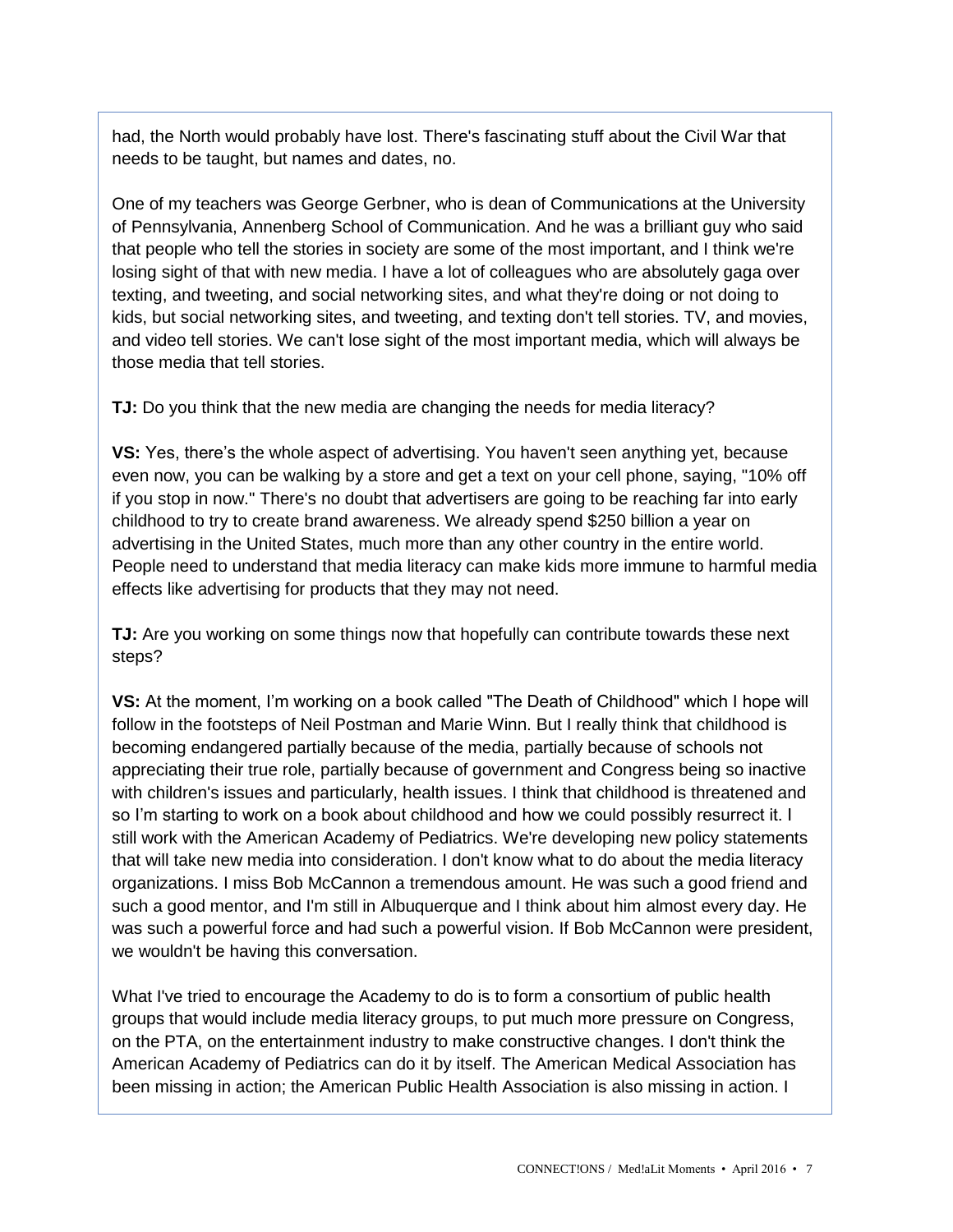think if some media literacy groups got together with the American Academy of Pediatrics and started interacting with the national PTA and with Congress, that would help. There's no media literacy lobbyist on Capitol Hill. There are hundreds of lobbyists for food groups. There are lobbyists for the entertainment industry. There are lobbyists for every industry you can think of, but there's no lobbyist for media literacy. I think we have to figure out how to put pressure on Congress, how to put pressure on the national PTA. I think that would be well worth doing.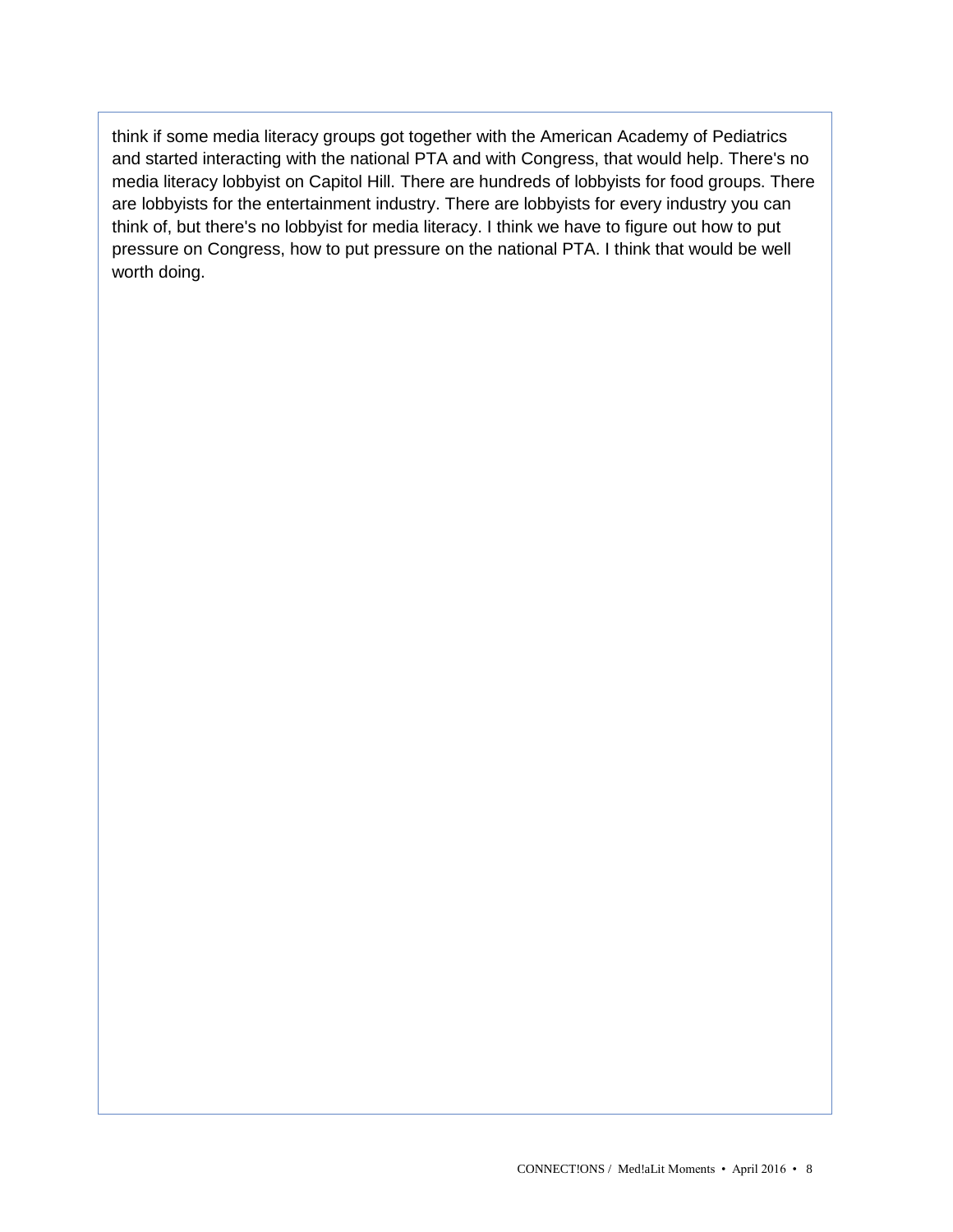| <b>CML News</b>                                                           |                                                                                                                                                                                                                                                                                                                                                                                                                                                                                                                                                                                                                                                                                                     |
|---------------------------------------------------------------------------|-----------------------------------------------------------------------------------------------------------------------------------------------------------------------------------------------------------------------------------------------------------------------------------------------------------------------------------------------------------------------------------------------------------------------------------------------------------------------------------------------------------------------------------------------------------------------------------------------------------------------------------------------------------------------------------------------------|
|                                                                           | <b>CML Partners with Journeys in Film for Media</b><br><b>Literacy Activity</b><br>The MediaLit Moments activity is part of the He<br>Named Me Malala curriculum created by Journeys<br>in Film and is available online with a free teaching<br>guide. Find more information<br>http://journeysinfilm.org/films/he-named-me-<br>malala/                                                                                                                                                                                                                                                                                                                                                             |
| <b>CML</b><br>Mission: Media Literacy                                     | <b>Voices of Media Literacy</b><br>Want to read all 22 interviews from CML's Voices<br>of Media Literacy project? Dr. Victor Strasburger<br>is the most recent contributor to this important<br>history. Read about the media literacy pioneers<br>here                                                                                                                                                                                                                                                                                                                                                                                                                                             |
| <b>CONSORTIUM</b><br>for <b>MEDIA LITERACY</b><br>Uniting for Development | <b>About Us</b><br>The Consortium for Media Literacy addresses the<br>role of global media through the advocacy,<br>research and design of media literacy education<br>for youth, educators and parents.<br>The Consortium focuses on K-12 grade youth and<br>their parents and communities. The research<br>efforts include nutrition and health education, body<br>image/sexuality, safety and responsibility in media<br>by consumers and creators of products. The<br>Consortium is building a body of research,<br>interventions and communication that demonstrate<br>scientifically that media literacy is an effective<br>intervention strategy in addressing critical issues<br>for youth. |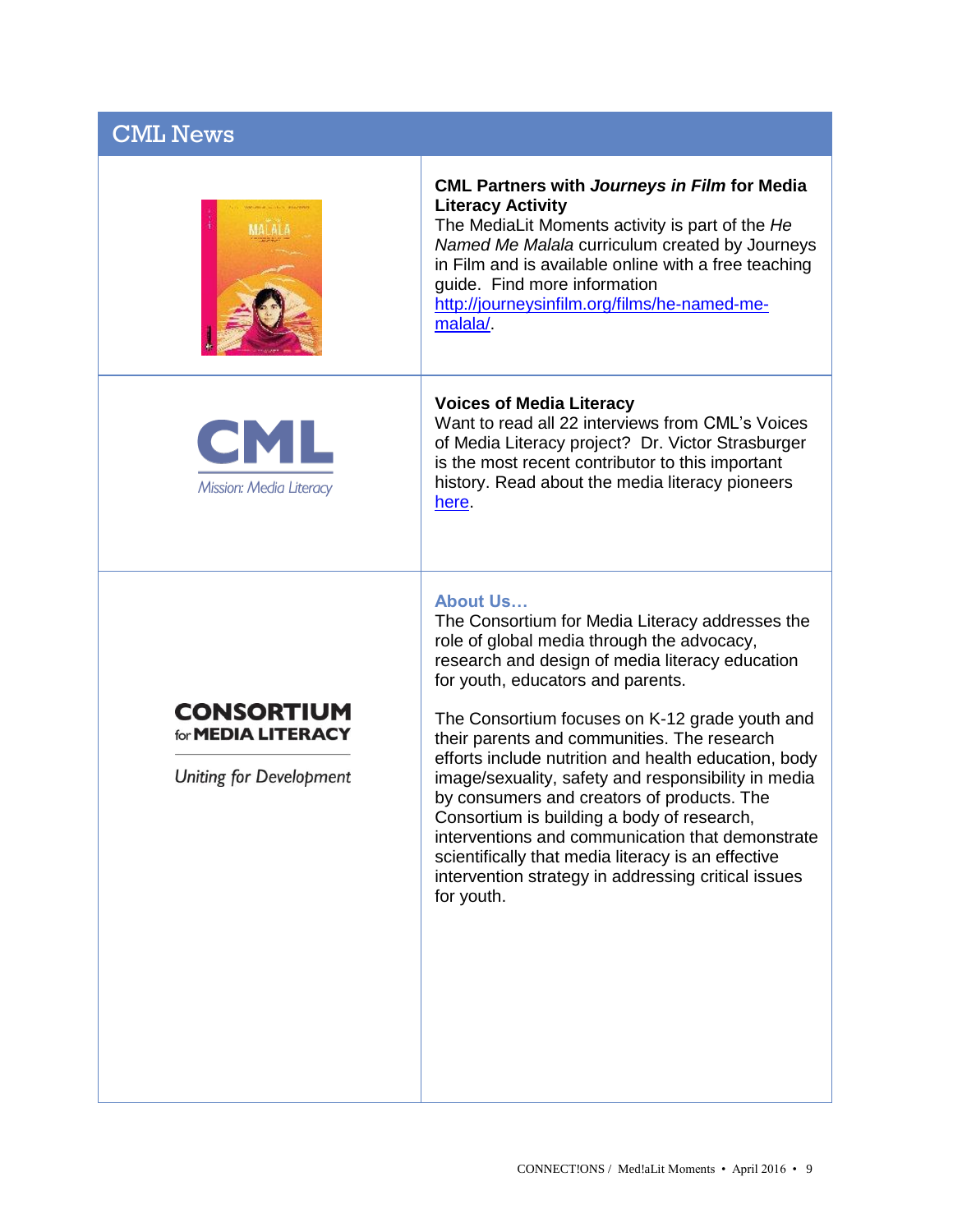## Resources for Media Literacy

#### **Resources for Children and Media Literacy**

#### **Center for Media Literacy** (www.medialit.com)

Articles, activities, and lessons from the MediaLit Kit are just some of the sources available on the CML website to help parents become confident, thoughtful media literacy educators in their homes and communities.

#### **Center on Media and Child Health** [\(www.cmch.tv\)](http://www.cmch.tv/)

CMCH has been featured in more than one resources article in *Connections*, but it's the only organization we know of which applies current pediatric research to the questions and concerns of parents about their children's electronic media use. The site includes short, easy to understand articles which explain the health effects of children's media use over a variety of media, advice to parents, and links to current research. "Ask the Mediatrician" column features CMCH founder Dr. Michael Rich.

#### **Common Sense Media** (http://www.commonsensemedia.org/)

Common Sense Media's first contribution to the field was a wide selection of movie and DVD reviews written to help parents decide what to watch with their children. That selection has expanded to a wide range of games, television content, mobile apps and more. Now the site also presents basic information to parents on the entire spectrum of new media technologies which children are using today, tip sheets on individual topics, and advice for parents on each topic with specific parenting suggestions for children of all age levels.

#### **Connect Safely and Net Family News** [\(www.connectsafely.org,](http://www.connectsafely.org/) [www.netfamilynews.org\)](http://www.netfamilynews.org/)

Connect Safely, directed by Anne Collier is one of the few internet safety organizations which emphasizes the capacity for children to create positive online experiences rather than focusing on those experiences which children should avoid. Net Family News offers intelligent, insightful commentary on new developments in the tech world and their relationship to children, parents, education and digital citizenship.

#### **Net Cetera** [\(www.onguardonline.gov/topics/net-cetera.aspx](http://www.onguardonline.gov/topics/net-cetera.aspx) )

Net Cetera, a project of the Federal Trade Commission, is a comprehensive guidebook intended to help parents talk and "raise issues" with kids about living their lives online. The guidebook includes safety information on new media technologies and resources online.

#### **Vodafone Digital Parenting Magazine** [\(www.vodafone.com/parents](http://www.vodafone.com/parents) )

Vodafone, one of the largest mobile phone service providers in Europe, offers Digital Parenting magazine. Articles cover the entire range of issues relating to children and their use of new media technologies, from data security to cyberbullying to teens' use of the Internet to search for health information. These include contributions from nearly two dozen widely recognized experts, and each is accompanied by graphics and tip sheets that can help families formulate concrete, reasoned strategies for parenting in a digital age.